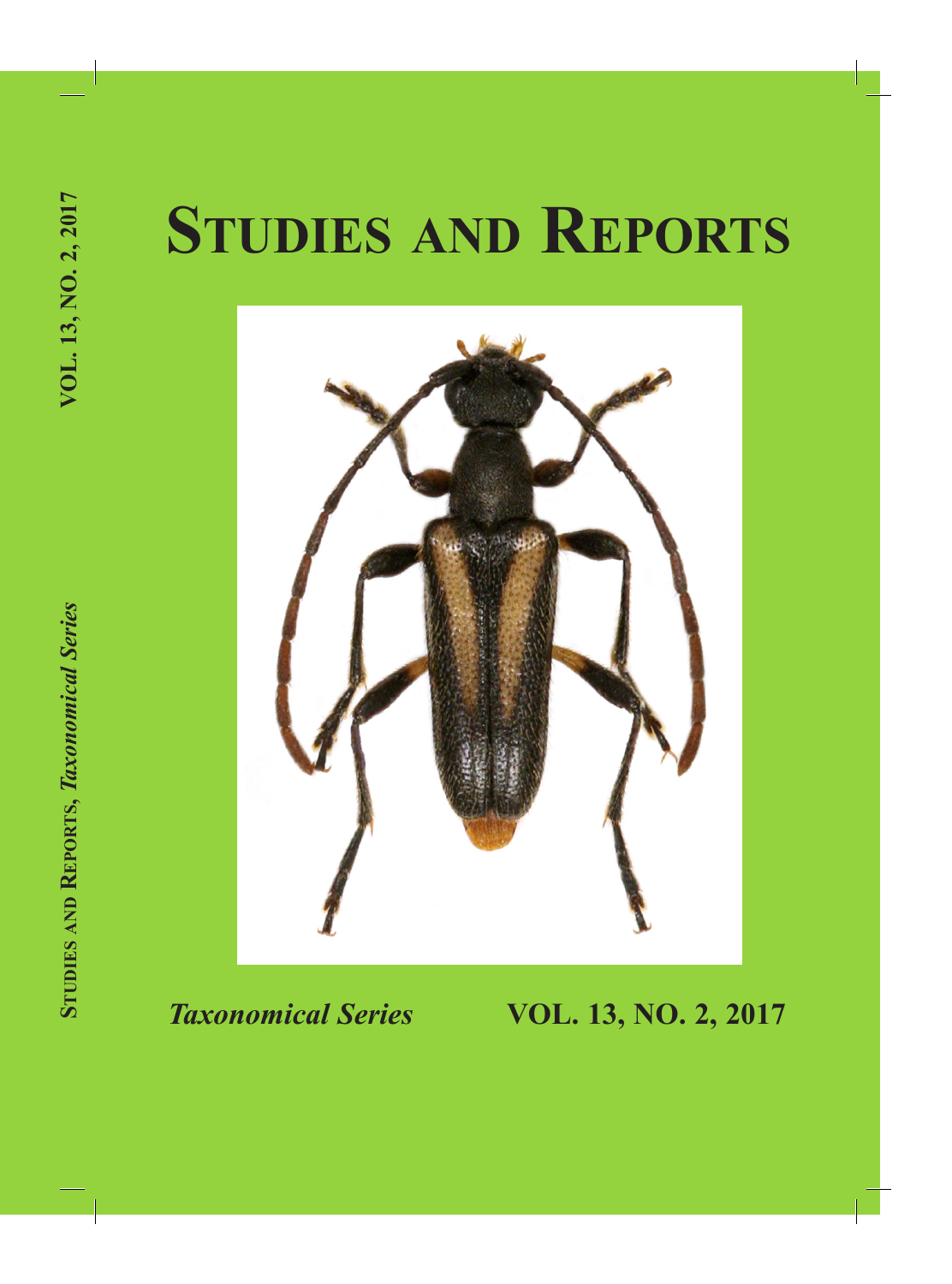## **STUDIES AND REPORTS***, Taxonomical Series* **VOL. 13, NO. 2, 2017**

A continuation of *Studies and Reports of District Museum Prague-East, Taxonomical Series* (2005-2009, ISSN 1803-1544), in time period of 2010-2012 as *Studies and Reports, Taxonomical Series* (ISSN 1803-1544), since 2013 as *Studies and Reports, Taxonomical Series* with ISSN 1805-5648. Since 2013 published biannually.

Taxonomical Series is an international, scientific reviewed journal. It publishes studies in systematic entomology (especially Coleoptera), catalogues, bibliographies, book reviews, etc.

| Editor-in-chief:         | Jan Farkač (Faculty of Forestry and Wood Sciences, Czech University of Life |
|--------------------------|-----------------------------------------------------------------------------|
|                          | Sciences Prague, Czech Republic)                                            |
| <b>Technical Editor:</b> | Jiří Háva (Faculty of Forestry and Wood Sciences, Czech University of Life  |
|                          | Sciences Prague, Czech Republic)                                            |
|                          | <b>English Languago Editor:</b> Miloslav Palzovič (Pragua, Czech Penublic)  |

**English Language Editor:** Miloslav Rakovič (Prague, Czech Republic)

| Institute of Entomology, Academy of Sciences of the Czech Republic, České Budějovice, |
|---------------------------------------------------------------------------------------|
| Czech Republic                                                                        |
| Naturkundesmuseum Erfurt, Germany                                                     |
| Department of Botany & Plant Sciences, University of California in Riverside, U.S.A.  |
| Faculty of Forestry and Wood Sciences, Czech University of Life Sciences Prague,      |
| Czech Republic                                                                        |
| Czech Entomological Society, Prague, Czech Republic                                   |
| Mendel University, Department of Forest Ecology, Brno, Czech Republic                 |
| Agriculture and Agri-Food Canada, Ottava, Canada                                      |
| Faculty of Forestry and Wood Sciences, Czech University of Life Sciences Prague,      |
| Czech Republic                                                                        |
| Berlin, Germany                                                                       |
| Forestry and Game Management Research Institute, Prague, Czech Republic               |
|                                                                                       |

## **This publication is covered by Biosis Previews, Zoological Records, Entomological Abstracts, Biological Abstract, CAB Abstract**

Cover design: Jakub Rolčík - CLARION Production Typeset by: Jakub Rolčík - CLARION Production

Publisher: Nakladatelství Jan Farkač, Czech Republic & Faculty of Forestry and Wood Sciences, Czech University of Life Sciences Prague, Czech Republic, http://www.fld.czu.cz/studiesandreports

**Editorial contact name:** Jiří Háva, e-mail: jh.dermestidae@volny.cz **Additional editorial contact name:** Vladimír Novák, e-mail: alleculinae.vn@centrum.cz

Published: 5.10.2017 Register: ISSN 1805-5648

Front species: *Pseudalosterna jitkae* Tichý & Viktora, sp. nov.



Fakulta lesnická a dřevařská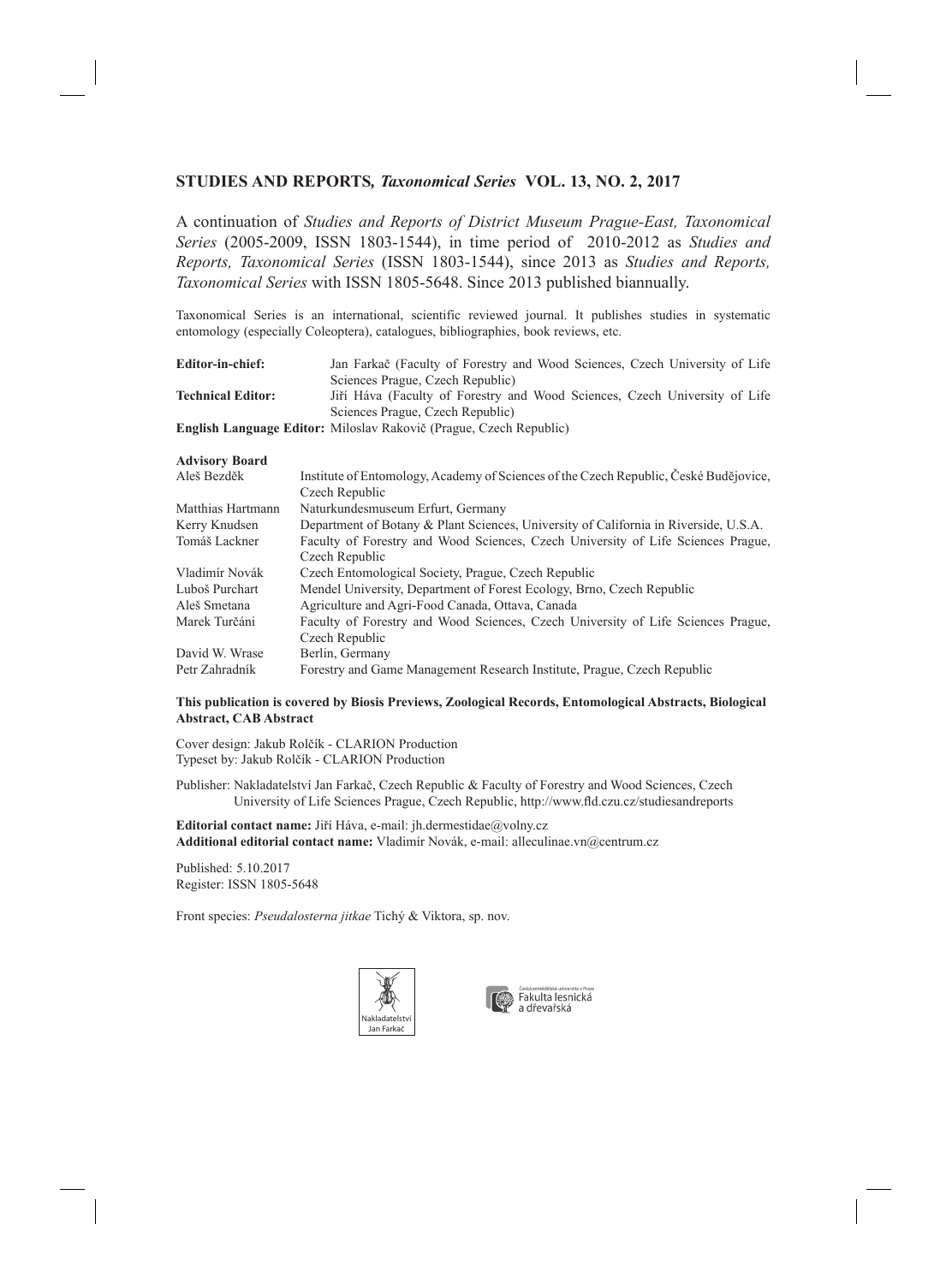- 
- A continuation of *Studies and Reports of District Museum Prague-East, Taxonomical*   $\overline{d}$
- $S$ ,
- ic
- fe  $\mathbf f$ fe
- e,
- $\ddot{\phantom{a}}$ e,
	-

Ξ

- e,
- **This publication is covered by Biosis Previews, Zoological Records, Entomological Abstracts, Biological**

 $\overline{\phantom{a}}$